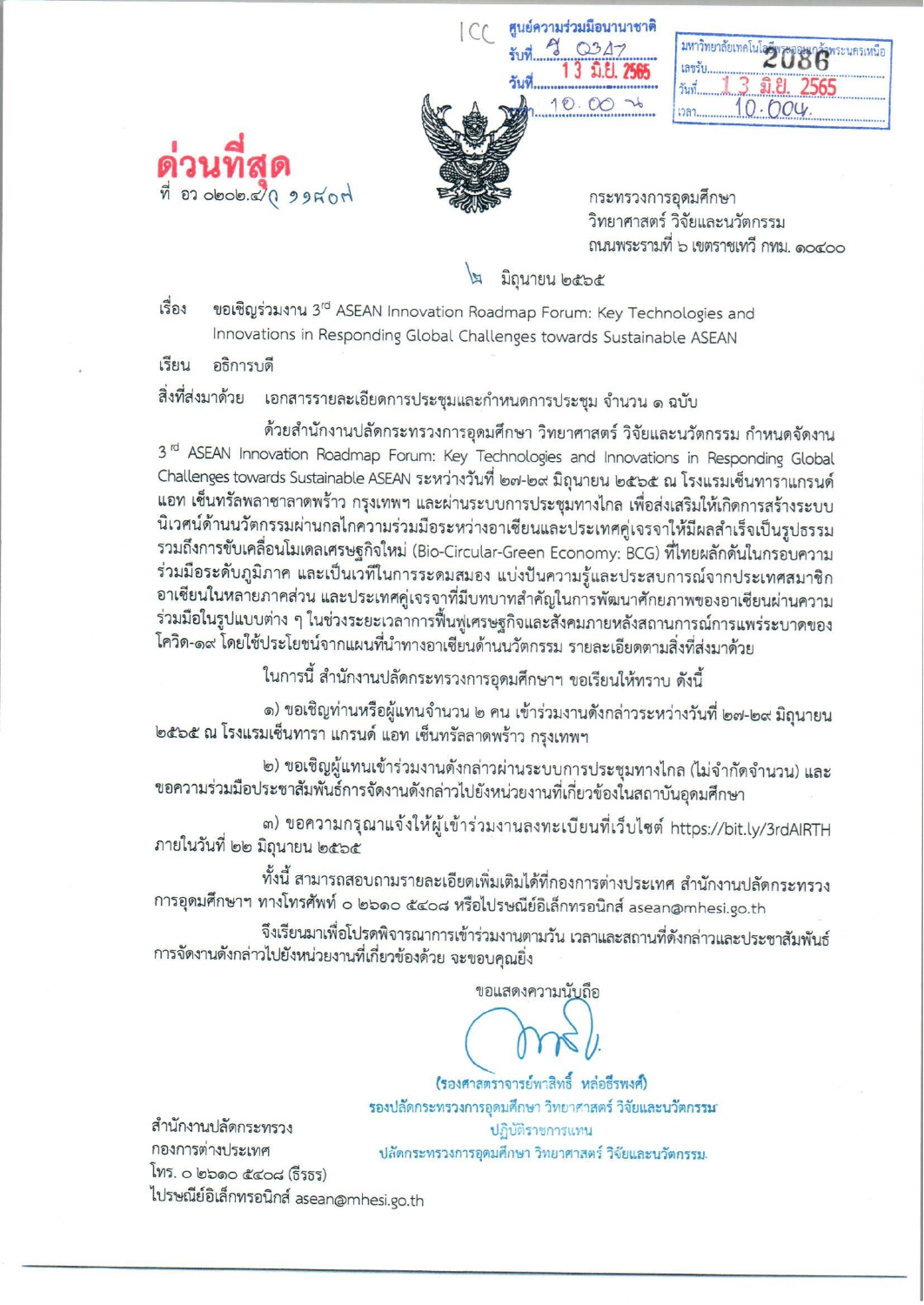

## **3 rd ASEAN Innovation Roadmap Forum Key Technologies and Innovations in Responding Global Challenges towards Sustainable ASEAN 27-29 June 2022: Bangkok/Virtual**

#### **Background**

1. ASEAN has been established for 55 years. We have been through challenges. We have faced a lot of difficulties including the unexpected pandemic which has created a huge impact to our lives, economy and society. COVID-19 is an unprecedented challenge to public health, food systems and the world of work. We are at risk in many dimensions. As a result, multilateral cooperation is a key factor for ASEAN in strengthening the healthcare system, applying new technology as one of solutions to improve global issues.

2. To strengthen the region's competitiveness as a whole and to narrow the gap among us, the ASEAN Comprehensive Recovery Framework (ACRF) was developed and adopted. ACRF is an exit strategy which respond complex crisis and rise ASEAN above challenges, The framework will be pursued through several Key Priorities which include inclusive digital transformation towards stronger, resilient, and sustainable ASEAN.

3. Science, Technology, and Innovation (STI) become parts of our lifestyles. While new technologies improve quality of lives, innovation opens opportunities for new industries, new trades, and react to change. Further, we also employ STI to respond to global to challenges which have impacts on people around the world, including ASEAN. The  $4<sup>th</sup>$ Industrial Revolution (4IR), forces us to be smart which begin with being smart people, smart living, and smart management. We apply STI in upgrading the improvement of our family, society, community, and country. We use STI in seeking solutions of a lot of problems in different levels.

4. The ASEAN Innovation Roadmap 2019-2025 (AIR) will provide the framework and platform to promote innovation in the region and to enhance cross-cutting collaboration among us. From ASEAN Innovation Roadmap, we are looking forward for more collaborations in addressing key technologies to respond global challenges and strengthening social safety.

#### **Objectives**

- 1. To share views on how to implement ASEAN Innovation Roadmap to shape the future of ASEAN through innovation.
- 2. To utilise ASEAN Innovation Roadmap to encourage cross-cutting collaboration between Sectoral Bodies and Dialogue Partners in infrastructure, capacity buildings, and ASEAN Centre of Excellences.
- 3. To seek for future cooperation with Dialogue Partners in term of policy sharing, best practices in science, technology and innovation in addressing and responding grand challenges.
- 4. To promote Bio-Circular-Green Economy Model (BCG) as the new opportunity for ASEAN under ACRF implementation through ASEAN BCG Network.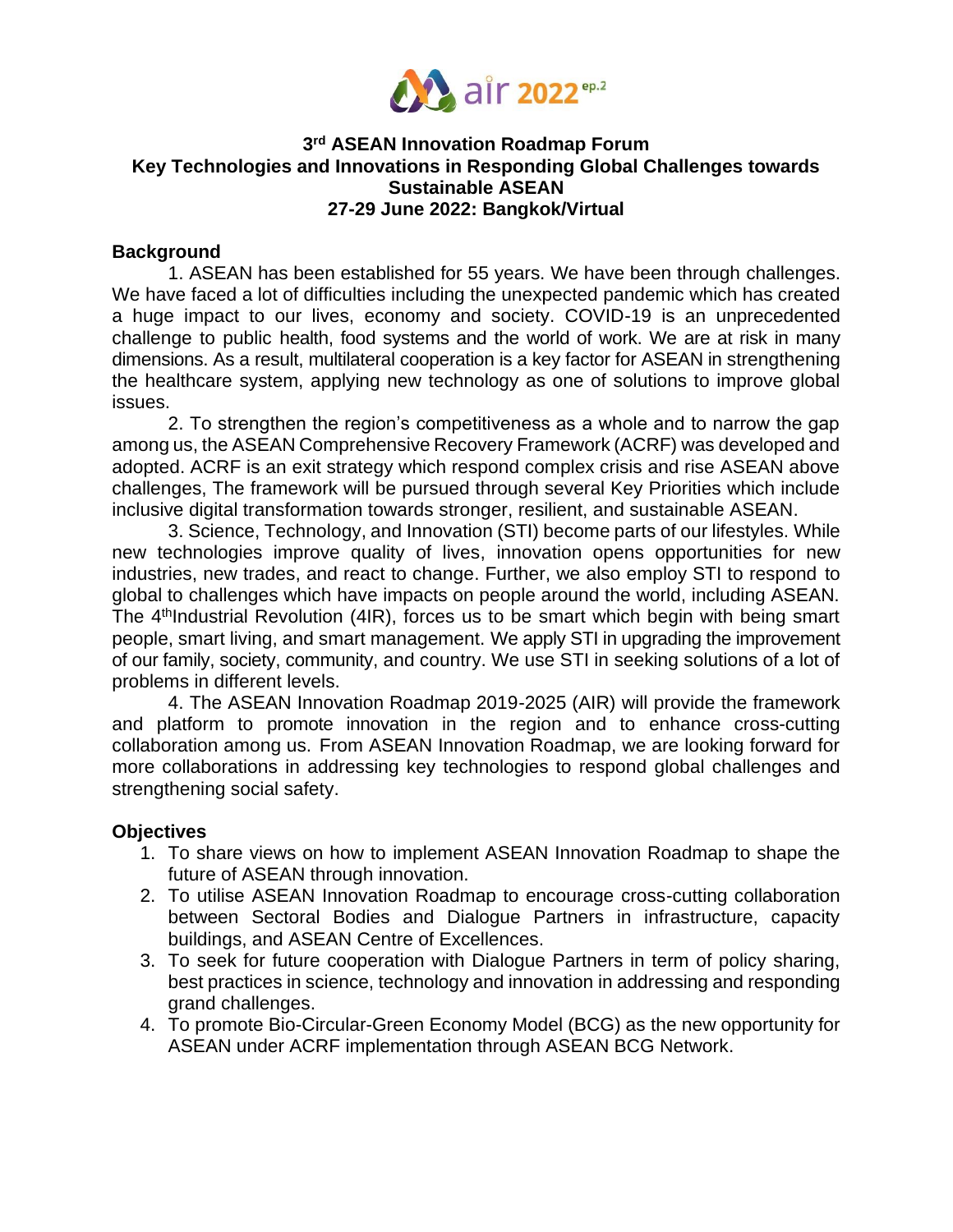## **Expected Outcome**

- 1. Commitment from AMS and Dialogue Partners to have the same direction of collaboration on innovation agenda.
- 2. Innovation projects/activities among Sectoral Bodies and Dialogue Partners.
- 3. Lesson Learn/best practices sharing on how to implement BCG Model to business sector.

#### **Target group and expected number of participants to the on-site event**

500 Thai and international participants made up of academics, scientists, researchers, university students, entrepreneurs and others

## **Medium language**

English

## **Organisers**

- Office of the Permanent Secretary, Ministry of Higher Education, Science, Research and Innovation (MHESI)
- National Science and Technology Development Agency (NSTDA)

## **Contact**

Mr. Teeratorn Likhitphongsathorn International Affairs Division Ministry of Higher Education, Science, Research and Innovation Email [teeratorn.l@mhesi.go.th/asean@mhesi.go.th](mailto:teeratorn.l@mhesi.go.th/asean@mhesi.go.th)

**Update information** at: [www.air2022.net](http://www.air2022.net/)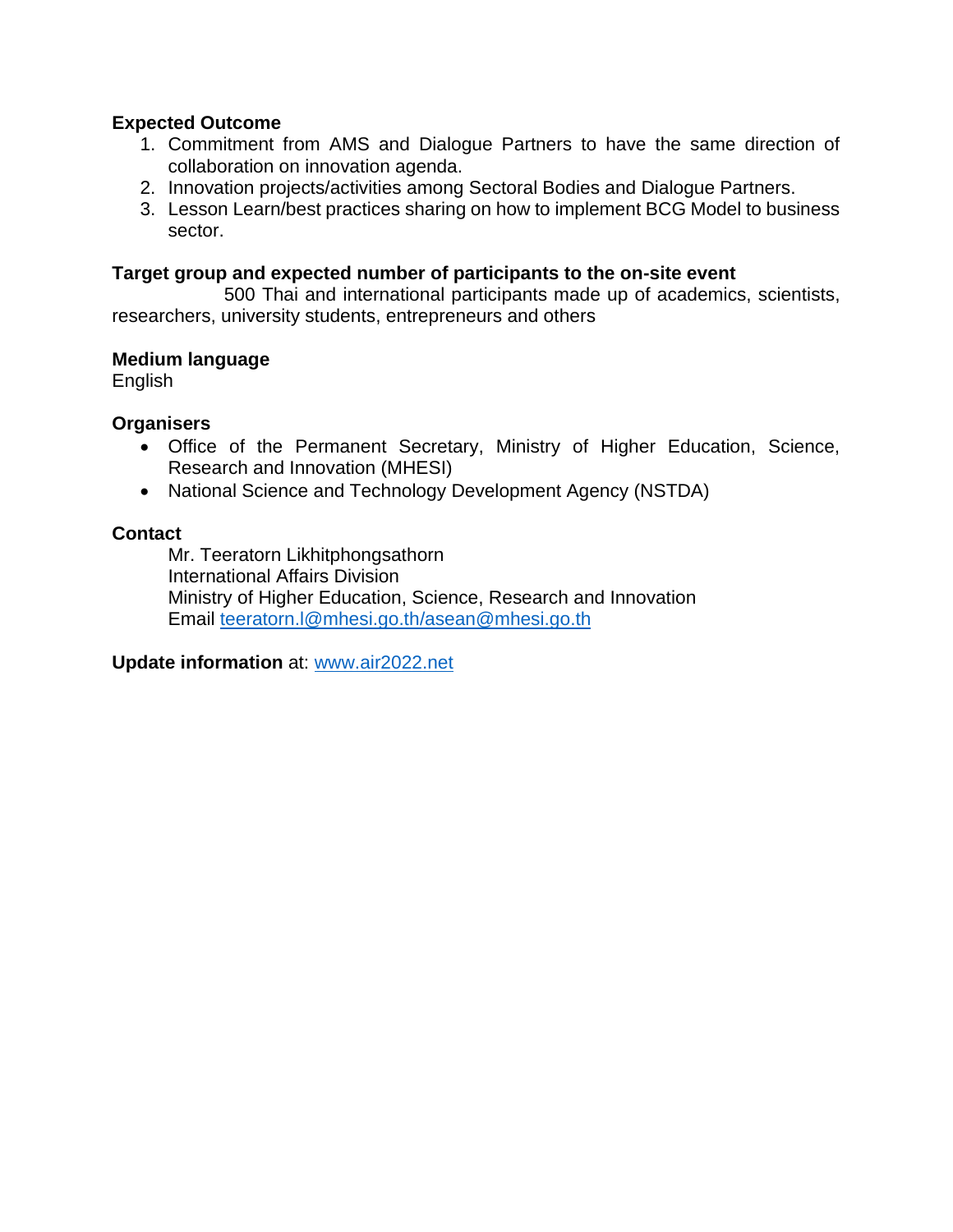

#### cc-Tentative program **3 rd ASEAN Innovation Roadmap Forum Key Technologies and Innovations in Responding Global Challenges towards Sustainable ASEAN 27-29 June 2022: Bangkok/Virtual**

**27 June 2022** 08.00-09.00 Registration

09.00-09.20 Opening Ceremony

1. **Welcome Remarks** by Prof. Sirirurg Songsivilai, MD., PhD., COSTI Chairman-Thailand cum Permanent Secretary, Ministry of Higher Education, Science, Research and Innovation (tbc) 2. **Opening Remarks** by H.E. Prof.Dr. Anek Laothamatas, Minister of Higher Education, Science, Research, and Innovation (tbc)

- 09.20-09.40 **Keynote Address: Innovation-led the implementation of ASEAN Comprehensive Recovery Framework (ACRF) in responding the impacts of Global Challenges** by Dr. Rowena Cristina L. Guevara, Vice Minister/Undersecretary Department of Science and Technology, National COSTI Chairman-Philippines (tbc)
- 09.40-10.00 Keynote Address: **Disruptive Innovation: Frontier Technology-based Solutions for ASEAN Grand Challenges towards Sustainable and Resilient ASEAN** by Dr. Kanchana Wanichkorn, Vice President, Office of National Higher Education Science Research and Innovation Policy Council (tbc)
- 10.00-10.15 Coffee Break
- 10.15-12.15 1. Small Talk: **Promoting Bio-Circular-Green Economy to address New Normal** by Dr. Lily Eurwilaichitr, Secretariat of ASEAN BCG Network cum Vice President of National Science and Technology Development Agency (NSTDA), Thailand

2. Panel Discussion: **BCG in Actions** *Showcase of Industrial linkage and contribution to BCG Model as the future of ASEAN Moderator*: Dr. Lily Eurwilaichitr, Secretariat of ASEAN BCG Network cum Vice President of National Science and Technology Development Agency (NSTDA), Thailand *Speakers*: Business Sector

12.15-13.15 Lunch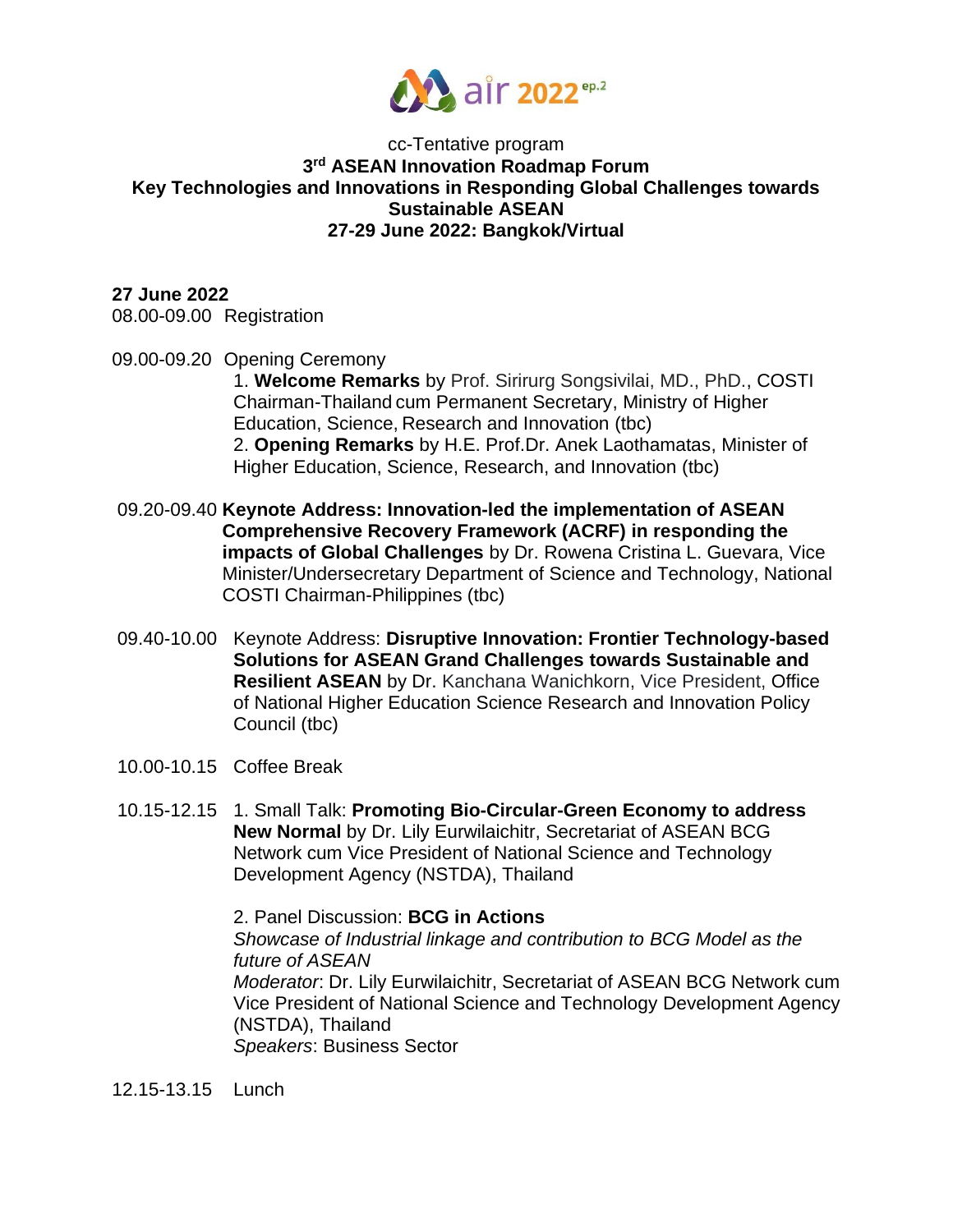13.15-15.30 1. Small Talk: **ASEAN-Japan Science, Technology and Innovation (STI) Coordinator towards Grand Challenges** by Dr. Taro Sonobe, Kyoto University

> 2. Panel Discussion: **ASEAN Grand Challenges which affect the quality of human security and STI utilization to respond impacts and challenges**

> *- Identify ASEAN Grand Challenges that need to be responded at regional level and the role of STI coordinator to create knowledge-based ecosystem in addressing the challenges.*

> *- The implementation of Green Growth Strategy aligns with ASEAN Comprehensive Recovery Framework*  Moderator:

Speakers: Representative from ASEAN Member States & Kyoto

University/Japan-ASEAN Science, Technology and Innovation Platform (JASTIP)

## **28 June 2022**

09.30-10.00 Registration

10.00-12.00 1. Small Talk: **China Innovation Model in responding Global Challenges**  by Representative from MOST China (tbc)

2. Panel Discussion: **Key Technologies and Innovation for Competitiveness/Mechanism to promote ASEAN-China STI Cooperation**

*Identify key technologies to build back better ASEAN both economy and quality of living, platform of cooperation to create the future of competition in ASEAN*

Moderator:

Speakers: Representative from ASEAN Member States & China (tbc)

- 12.00-13.30 Lunch
- 13.30-15.30 1. Small Talk: **Green Deal Strategy and ASEAN-EU Cooperation in Implementing ASEAN Comprehensive Recovery Framework** by Representative from E-READI (tbc)

2. Policy Dialogue: **ASEAN -EU Strategic Partnership on STI Solutions towards Inclusive and Sustainable ASEAN**

- *- Transformative innovation policy to combat global challenges and encourage inter-regional collaboration on innovation agenda*
- *- ASEAN capability to apply new technology and human capital investment in STI*

*- Research infrastructure and facilities sharing between EU-ASEAN* Moderator:

Speakers: Representative from ASEAN Member States & E-READI (tbc)